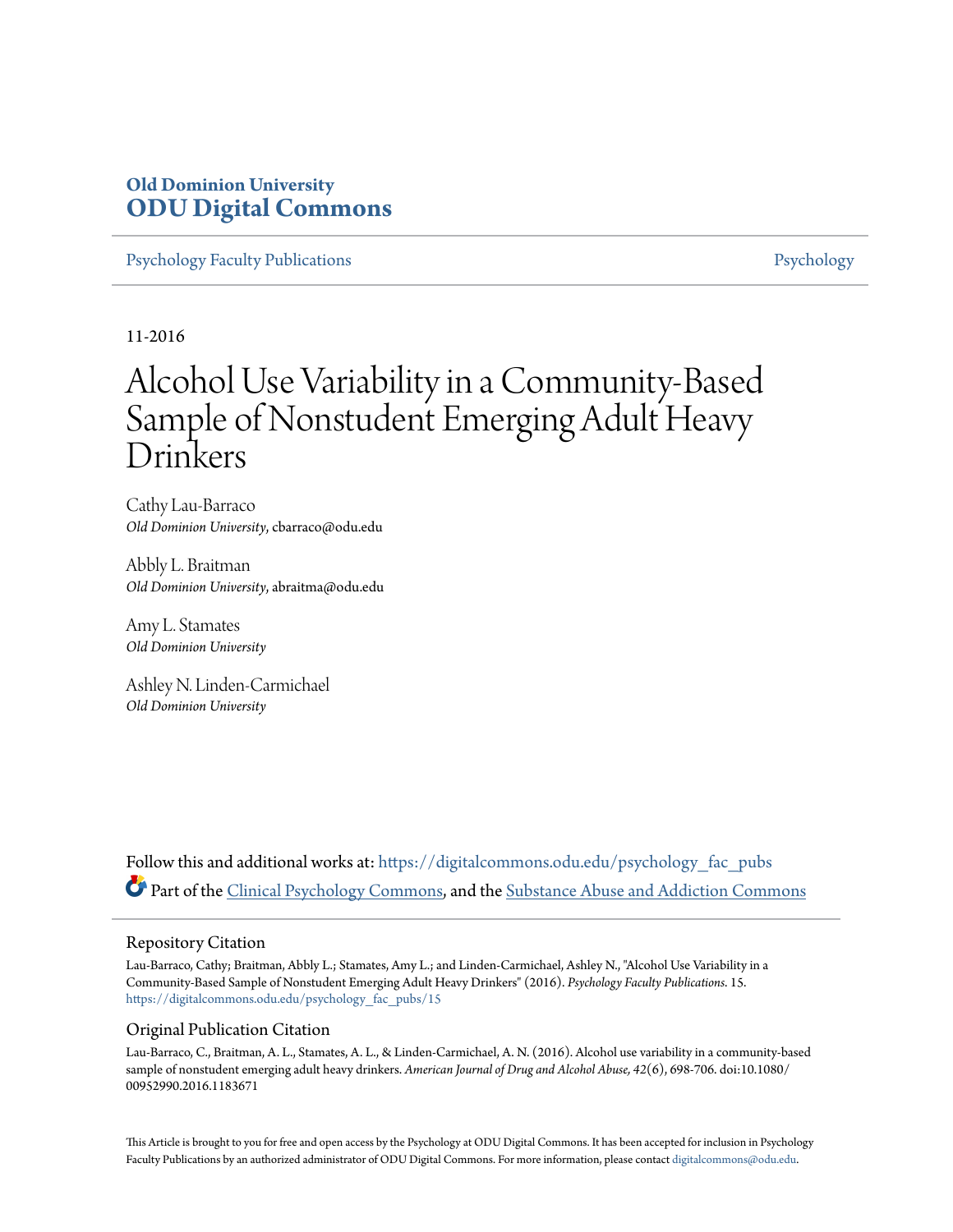

# **HHS Public Access**

Author manuscript Am J Drug Alcohol Abuse. Author manuscript; available in PMC 2017 November 01.

Published in final edited form as:

Am J Drug Alcohol Abuse. 2016 November ; 42(6): 698–706. doi:10.1080/00952990.2016.1183671.

## **Alcohol use variability in a community-based sample of nonstudent emerging adult heavy drinkers**

Cathy Lau-Barraco<sup>1,2</sup>, Abby L. Braitman<sup>1</sup>, Amy L. Stamates<sup>1</sup>, and Ashley N. Linden-**Carmichael**<sup>1</sup>

<sup>1</sup>Old Dominion University

<sup>2</sup>Virginia Consortium Program in Clinical Psychology

#### **Abstract**

**Background—**While nonstudent emerging adults are at elevated risk for experiencing alcoholrelated problems, there remains a paucity of research devoted specifically to addressing drinking in this group.

**Objectives—**The present study sought to offer unique insights into nonstudent drinking by examining drinking variability across 30 days using a retrospective diary method. Specific aims were to: (1) compare within- and between-person variability in alcohol use across 30 days, and (2) determine the extent to which central social-cognitive between-person factors (i.e., social expectancies, perceived drinking norms, social drinking motivations) predict between-person alcohol use as well as within-person variability in drinking.

**Methods—**Participants were 195 (65.1% men) nonstudent emerging adults recruited from the community with a mean age of  $21.88$  ( $SD = 2.08$ ) years.

**Results—**Findings showed that a substantial portion of variation in daily alcohol consumption was attributable to the within-person (83%) rather than between-person (17.2%) level. Social expectancies, perceived drinking norms, and social motives were found to influence variability in daily alcohol consumption.

**Conclusion—**Our findings contribute to knowledge that could guide efforts to design and tailor intervention strategies to minimize the harms experienced by an understudied and at-risk population of drinkers.

#### **Keywords**

Alcohol; daily drinking; nonstudents; noncollege; expectancies; motives; norms

Emerging adults between 18 to 25 years exhibit high rates of drinking and are at-risk for alcohol-related harms (1). While significant research has been devoted to addressing this problem among college students, far less effort is focused on their non-college-attending peers, despite epidemiological data showing comparable drinking rates. For instance,

CONTACT Cathy Lau-Barraco, PhD cbarraco@odu.edu Old Dominion University, 244D Mills Godwin Building, Norfolk, VA, USA 23529-0267.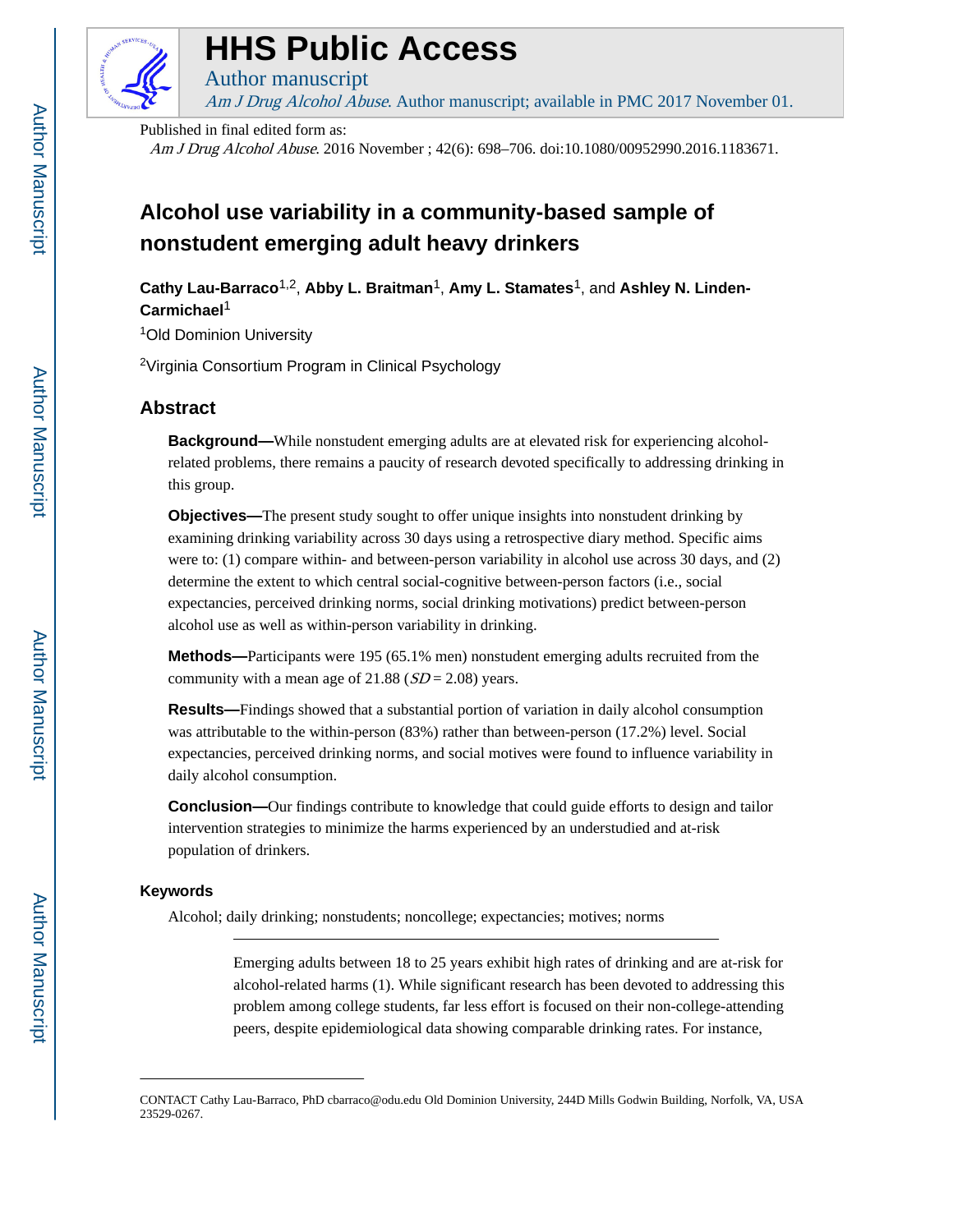Monitoring the Future (2) data indicate prevalence rates for past-30 day use, daily use, and occasions of heavy drinking for students and nonstudents are 63.0% vs. 56.0%, 4.3% vs. 4.1%, and 35.0% vs. 29.0%, respectively. Nonstudents, however, are at higher risk for maintaining or increasing problematic drinking and are less likely than college-attending peers to mature out of heavy drinking behaviors (3, 4). Furthermore, findings from community-based (3, 4) and targeted samples (i.e., emergency department patients; 5) indicate that nonstudents are at higher risk than college students for alcohol-related problems, and are more likely to develop alcohol use disorder symptoms in adulthood (3, 4, 5). These educational disparities on drinking-related risk may be associated with socioenvironmental differences between the groups. It is possible that college campuses have a protective effect against alcohol-related consequences, such as driving while intoxicated (4, 5). Furthermore, nonstudents may experience more social constraints whereby certain demands (e.g., work, marriage, children) put them at greater risk of experiencing problems from drinking (4). Given that 59% of emerging adults in the U.S. are not currently enrolled in college (6), and that noncollege status is associated with prolonged risk, research devoted to understanding drinking patterns of this group is critical.

#### **Alcohol Use Variability**

One way to gain a more nuanced perspective of nonstudent drinking is to examine withinperson variability in drinking. Collecting data on daily drinking provides the fine-grain data necessary to examine within-person variations. In addition, because drinking levels vary across occasions and are not necessarily stable over time (e.g., 7, 8), efforts to accurately capture typical drinking is enhanced by utilizing diary methods (via retrospective or prospective reports) whereby respondents are not asked to average or summarize their drinking across some timeframe (8, 9).

Research on daily drinking has been limited, and with a few exceptions, has focused exclusively on college students, thus restricting the generalizability of findings to other emerging adult groups. In one of the first studies to capture drinking using an intensive repeated assessment approach, Del Boca et al. (7) examined weekly drinking fluctuations. Daily drinking was assessed using the Timeline Follow-back (TLFB) procedure, a retrospective diary method, administered monthly over the course of an academic year. Results showed that drinking varied within the week and drinking varied week-to-week contingent upon external factors such as academic requirements and specific events (e.g., holidays, local events). Extending findings on drinking variations across weeks, Maggs et al. (8) examined variations across days. Daily drinking was assessed over 10 weeks using the 7 day TLFB method. Among the study findings were that 1/6 of variation in daily drinking was between-person while 5/6 was within-person. Findings showed a significant effect for day of week and drinking fluctuations across days were predicted by between-person risk factors (e.g., gender, drinking onset). These investigations of drinking among college freshmen illustrated that drinking is not a stable behavior but fluctuates weekly or daily and is associated with environmental and individual characteristics.

There have been few investigations of daily drinking patterns with noncollege populations. One examined temporal variability in daily alcohol use over winter months among Canadian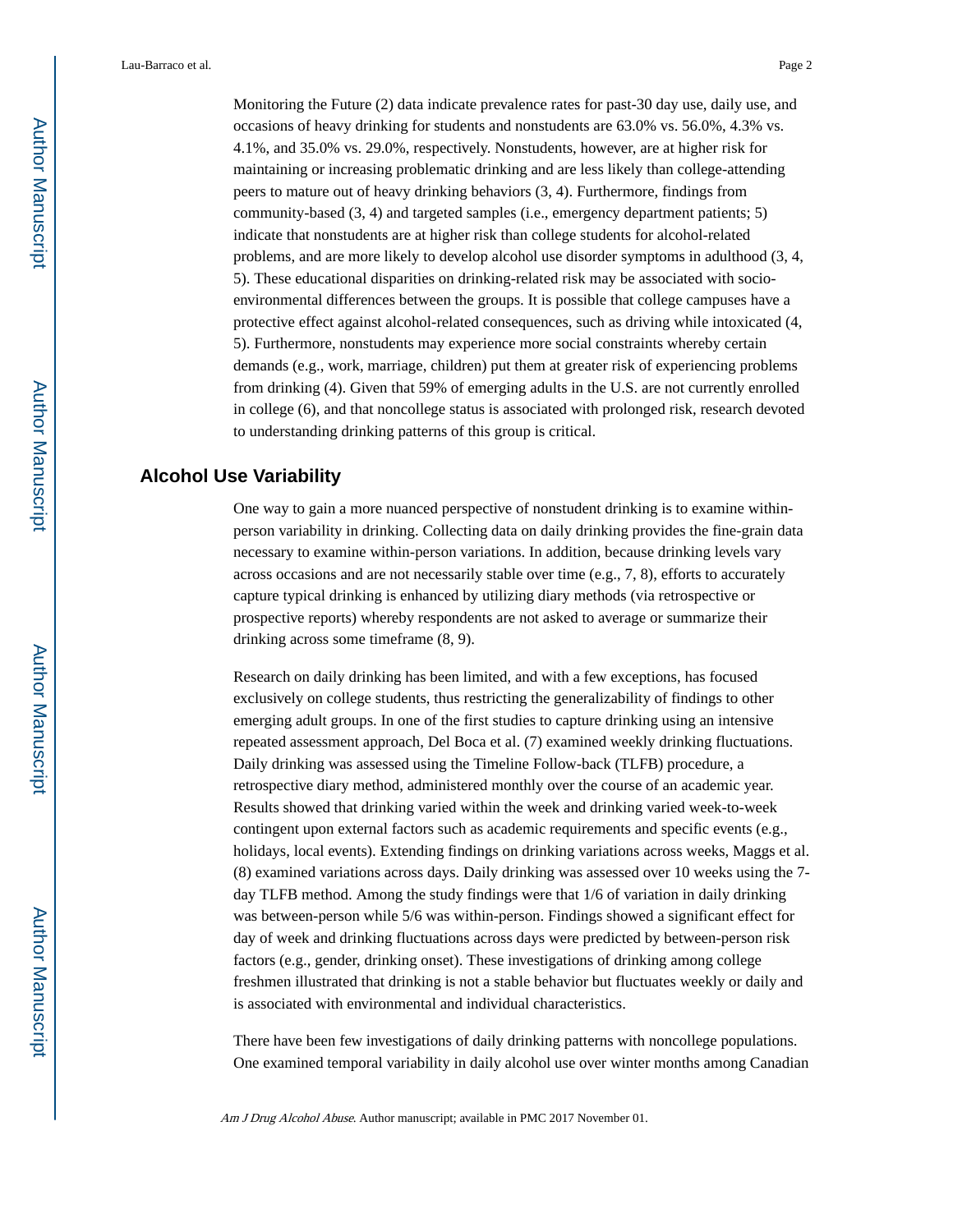residents (10), showing that daily drinking peaked on Fridays and Saturdays and weekly drinking peaked during holidays. In another investigation including both college and noncollege young adults, researchers compared drinking levels and patterns over a calendar year (11). Both groups exhibited considerable variation in drinking week-to-week and varied as a function of holidays and events. Similar patterns of daily drinking across the week were observed across groups. Similarly, a recent study investigating daily drinking over five years found that binge drinking participation and intensity did not differ between college and noncollege young adults (12). Despite the inclusion of nonstudents in these limited investigations, knowledge gaps remain to fully understand nonstudent drinking. More specifically, research is needed to extend the work of Maggs and colleagues (8) by identifying sources of variation in daily drinking within nonstudent populations. Additional efforts are needed to examine between-person factors that could account for both within and between-person variability in drinking.

#### **Social-cognitive Predictors of Drinking**

Particularly relevant factors shaping drinking behavior among emerging adults may include the social aspects of cognitively-based processes related to drinking, such as alcohol expectancies, motivations for drinking, and drinking norms. Social expectancies, or one's beliefs regarding the social effects of drinking, relate positively to typical (13) and heavy drinking (14). They also predict temporal variations in alcohol consumption (7) and distinguished latent classes of drinking trajectories (15). Moreover, general positive alcohol expectancies are predictive of young adult binge drinking participation over time (12). Drinking motives are one's reasons for drinking alcohol (16). Social motives, in particular, are the most common reason for drinking by college students (17, 18) and are predictive of moderate drinking quantity (19). Within a daily process model, stronger social motives were associated with increases in drinking and heavy drinking with college freshmen (8). Perceived drinking norms (descriptive norms) refer to the perception of others' drinking behaviors (20). An individual's peer group can guide personal consumption indirectly by providing information about the normative nature of drinking practices. The influence of normative perceptions is well supported among college samples (e.g., 20, 21) and limited research supports that norms are also relevant in nonstudent samples (22), such that the more individuals perceive others to drink, the greater their personal drinking. In sum, cognitivelybased social factors each relate to alcohol use outcomes but additional research is warranted to explore their value in accounting for drinking behavior given the lack of prior work with nonstudents. Research findings could guide efforts to tailor intervention strategies that consider relevant social factors contributing to drinking decisions by this subgroup.

#### **Study Purpose**

The present study contributes to the limited body of research on nonstudent drinking patterns by examining drinking using a retrospective diary method. We aimed to: (1) compare within- and between-individual variability in alcohol use across 30 days (via TLFB), and (2) determine the extent to which central social-cognitive between-person factors related to drinking (i.e., social expectancies, perceived drinking norms, social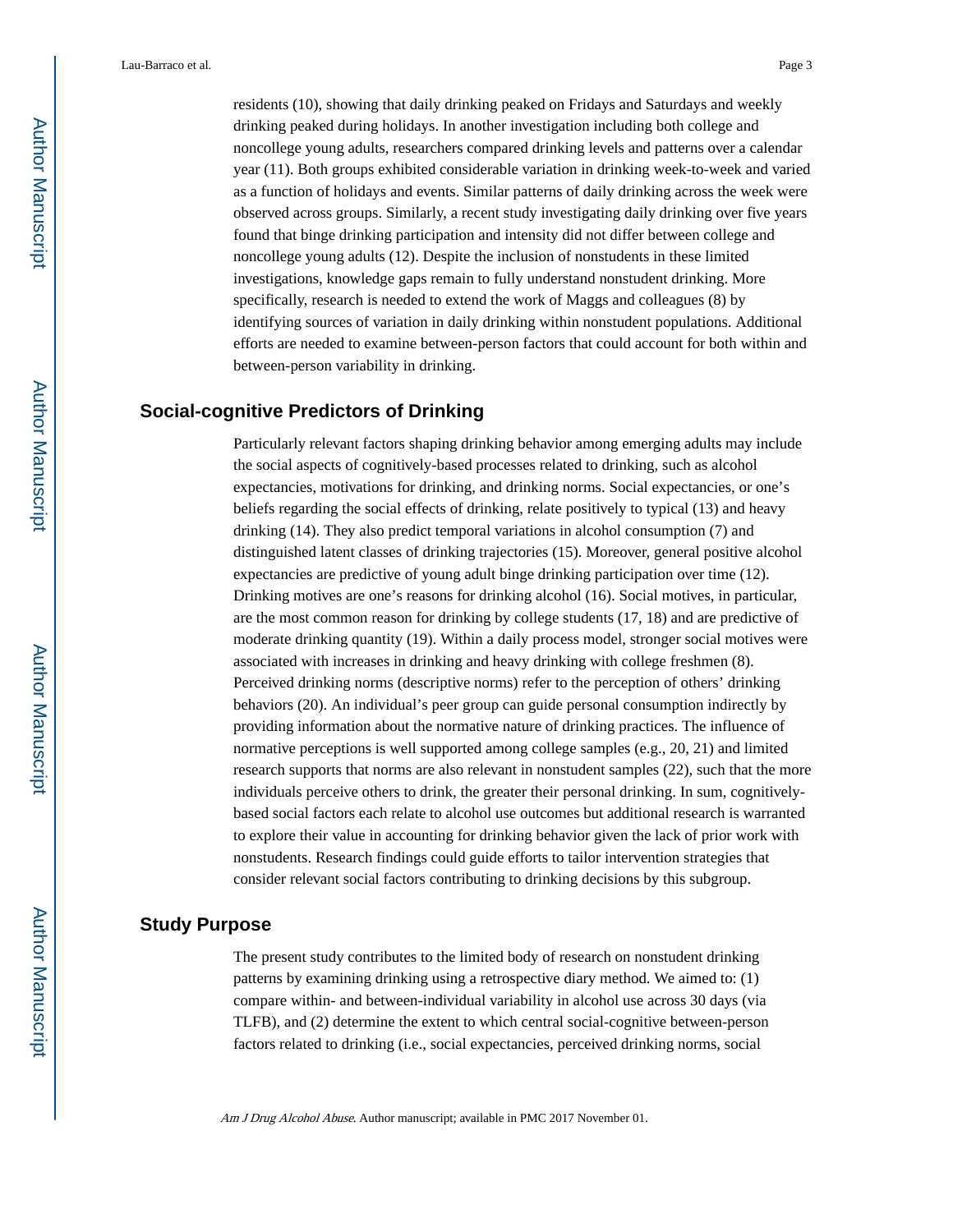drinking motivations) predict between-person alcohol use (aim 2a) as well as within-person variability (aim 2b) in a nonstudent sample of emerging adults.

#### **Method**

#### **Participants and Procedure**

Participants were 195 (65.1% men) individuals recruited from the community of a mid-size, urban southeastern city in the U.S. between 2011 and 2014. They were recruited from advertisements posted online and local newspaper listings for two separate studies (i.e., two phases of a larger study to develop a brief alcohol intervention). To be eligible, participants had to be between  $18-25$  years old, had no prior or current college attendance, had consumed fewer than 40 drinks weekly, had engaged in at least two heavy drinking episodes (4+/5+ drinks for women/men) in the past month, and had no history of alcohol treatment.

The mean age of the sample was  $21.88$  ( $SD = 2.08$ ) years. The majority of participants were single/never married (64.1%). Employment status was 45.4% unemployed, 28.9% full-time, and 25.8% part-time; 0.5% did not respond. Sample ethnicity was 52.9% African-American, 40.1% Caucasian, 5.9% Hispanic, 1.1% Native American, and 4.1% did not respond. Median individual income was between \$10,000 to \$20,000 yearly. Approximately 28% reported being a parent.

Interested participants were screened via telephone to determine eligibility. Data collection occurred in-person. Participants provided informed consent and completed a set of selfreport surveys. Participants were compensated \$40 to \$60, depending on the phase of the study. The study was approved by the university's Institutional Review Board and followed APA (23) guidelines.

#### **Measures**

**Alcohol use—**Self-reported daily drinking during the past 30 days was assessed using the TLFB (24), a calendar-based method in which one estimates the number of standard drinks consumed each day during a given time period.

**Alcohol use severity—**Alcohol use severity was assessed using the 10-item Alcohol Use Disorder Identification Test (AUDIT; 25). Response choices on first eight items (e.g., "How often do you have a drink containing alcohol") vary, but participants respond using a 5-point Likert scale from 0 to 4. On the last two items (e.g., "Has a relative, friend, doctor, or other health care worker been concerned about your drinking or suggested you cut down"), participants respond using a scale of  $0 \ (no)$ ,  $2 \ (yes, but not in the last year)$ , or  $4 \ (yes, during$ the last year). The item scores were summed to create a composite score ( $M = 12.99$ ;  $SD =$ 7.02), with higher scores indicating more severe alcohol use  $(\alpha = .81)$ .

**Alcohol expectancies—**Social alcohol expectancies were assessed using the sociability subscale of the Comprehensive Effects of Alcohol questionnaire (CEOA; 26). The sociability subscale includes eight items (e.g., "I would be outgoing"). Responses range from 1 (*disagree*) to 4 (a*gree*). Items were summed to create a composite score ( $M = 27.29$ ;  $SD = 3.90$ , with higher scores indicating stronger beliefs ( $\alpha = .71$ ).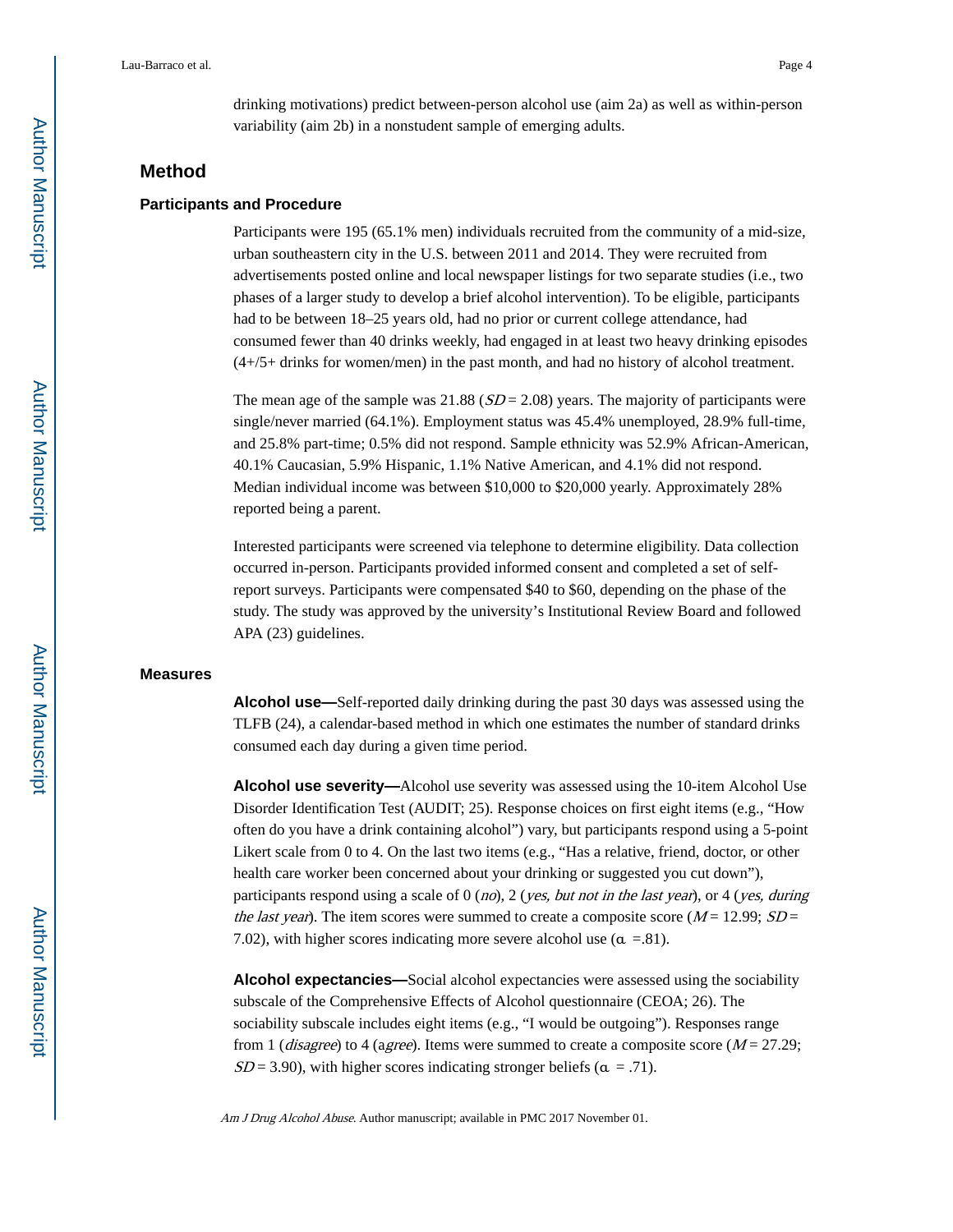**Drinking motives—**Social drinking motives were assessed using the Social subscale from the Drinking Motive Questionnaire (DMQ-R; 16). The Social subscale consists of five items (e.g., "Because it makes social gatherings more fun"), and responses range from 1 (almost never/never) to 5 (all of the time). Items were summed to create the composite score ( $M =$ 18.47;  $SD = 4.27$ ), with higher scores indicating greater frequency of drinking for social reasons ( $\alpha$  =.80).

**Perceived norms—**Descriptive norms were measured using the Descriptive Norms Rating Form (DNRF; 27). The DNRF asks participants to estimate the number of drinks they perceive their closest friends consume on each day in a typical week during the past three months. Descriptive norms were converted into drinks per drinking day by dividing the total quantity of drinks across the week by the number of drinking days ( $M = 5.54$ ;  $SD =$ 3.57). The DNRF has demonstrated good test-retest reliability and convergent validity (19, 26).

#### **Analysis Approach**

To examine within- versus between-individual variability in alcohol use across 30 days (aim 1), and to determine the extent to which social-cognitive between-person factors relate to between-person alcohol use (aim 2a), data were analyzed using a multilevel structure where daily drinking (level-1) was nested within individuals (level-2) using the statistical software HLM version 7.01 (28). These values were based on the TLFB reports, thus included 30 days of data per participant. To account for the count nature of number of drinks as well as non-drinking days, an over-dispersed Poisson distribution was specified. All level-2 predictors were grand-mean centered; we interpreted unit-specific results using robust standard errors.

To determine the extent to which social-cognitive between-person factors relate to withinperson variability (aim 2b), regressions were conducted on the outcomes of daily variability (i.e., SD of drinks across all 30 days) and weekly variability (i.e., SD of weekly sums across the first four weeks [days 1–7, 8–14, 15–21, and 22–28]). Each calculation resulted in a single value for each person representing their within-person variability. Because all values were at the person-level, we were able to use multiple regressions to examine the relationships. Weekly variability was examined in addition to daily variability because number of drinks consumed by the current sample varied greatly by day of the week. As seen in Figure 1, relatively fewer drinks were consumed Monday through Wednesday. Drinking was slightly elevated for Thursday and Sunday but strong increases are observed for Friday and Saturday. Thus, variance of daily drinking across all 30 days will include these strong fluctuations due to day of the week, whereas variance of weekly drinking totals will exclude this particular kind of variability by summing across days, focusing on other reasons for change (e.g., social occasions). By including both types of variability, we can examine fluctuations before (daily) and after (weekly) accounting for day of the week changes.

All four predictors were entered simultaneously to examine their unique contributions to variability, controlling for all other constructs. Age, gender, and employment status were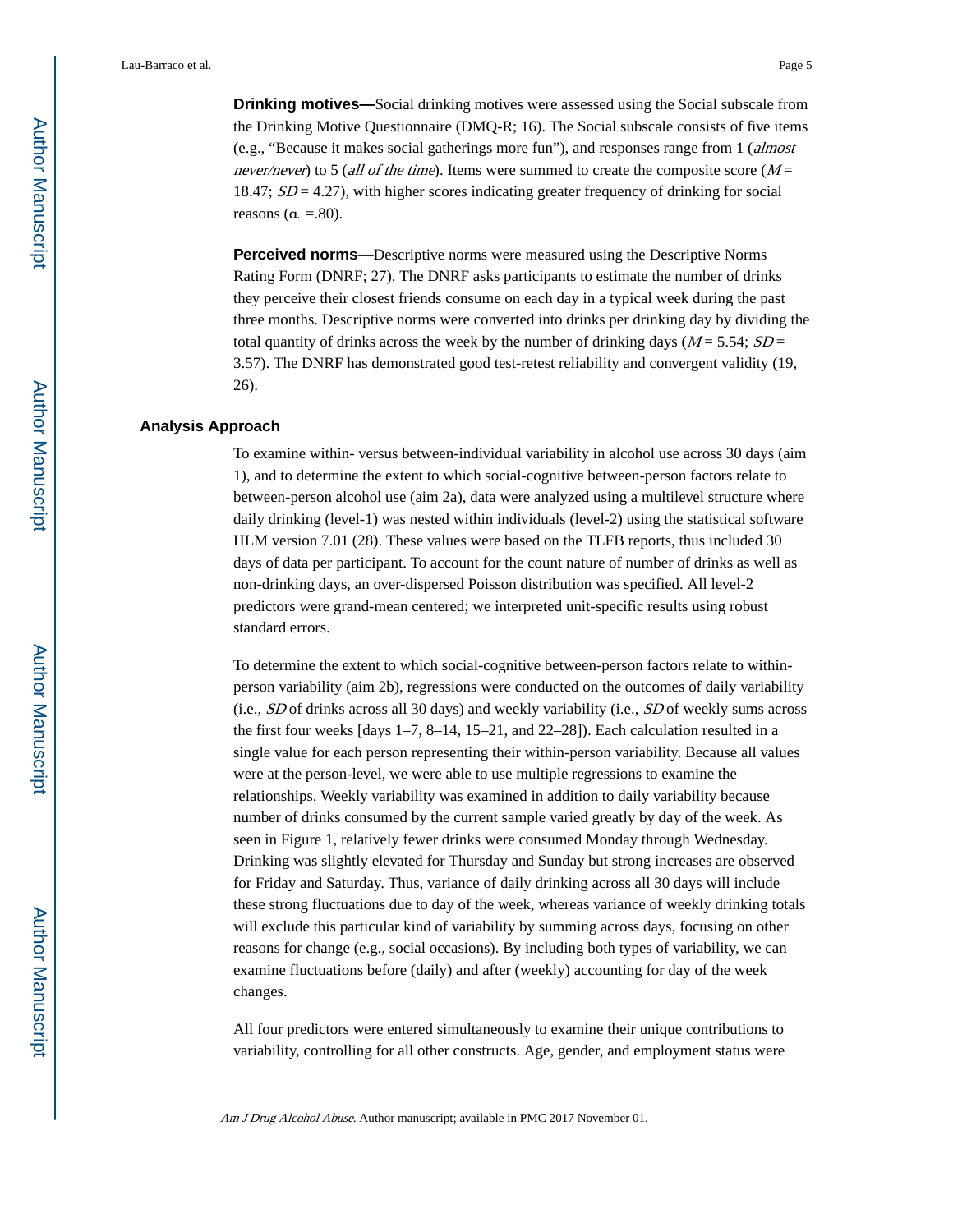explored as covariates using a series of multilevel analyses where each was the sole predictor of drinking. Age and employment were both unrelated to the outcome variable. Because gender related to drinking in the sole predictor analysis, it was included in a model with the four main predictors. However, gender was not associated with the outcome after controlling for the main variables of interest. Because gender was not associated with the outcomes after controlling for the other predictors and because results for the four main predictors were consistent with and without controlling for it, only the model without gender is presented here. Alcohol use severity (i.e., AUDIT score) was included as a predictor in the models as a way to control for its contribution to alcohol use patterns.

In addition, we coded whether a holiday occurred during the 30-day period assessed for each participant. Because the occurrence of a holiday during the assessment period might influence within-person variability, we conducted  $t$  tests to determine if holiday occurrence (coded *yes* or *no*) influenced either daily variability,  $t(193) = -0.07$ ,  $p = .941$ , or weekly variability,  $t(193) = 1.19$ ,  $p = .238$ . Because holiday status did not influence either outcome, it was not included as a covariate for either regression analysis.

#### **Results**

#### **Preliminary Analyses**

Out of 5850 days with number of drinks reported, 11 were identified as outliers and winsorized. Normality was confirmed for social-cognitive variables. See Table 1 for correlations among study variables.

#### **Within-person vs. Between-person Variability in Daily Drinking**

The unconditional model revealed a grand mean for the log of drinks per day,  $\beta_{00}$ , of 0.63  $(SE = 0.07)$ ,  $p < .001$ , indicating that nonstudent emerging adults consumed 1.88 drinks per day on average (about 13 drinks per week). In addition, random effects indicated significant between-person variability around this mean,  $\chi^2(194) = 5617.62$ ,  $p < .001$ , signifying significant variability between individuals that should be explored (aim 2a). The same model demonstrated an intraclass correlation (ICC) of .172 (see Table 2), indicating 17.2% of daily drinking variability is between-individuals, leaving 82.8% of variance within individuals. This substantial within-person variability was examined by exploring predictors of variations in alcohol use across days and weeks (aim 2b).

#### **Between-individual Predictors of Drinking**

Person-level variables (i.e., social expectancies, social drinking motives, descriptive norms, AUDIT scores) served as level-2 predictors (see Table 2), which were grand-mean centered. The social-cognitive predictors ranged from uncorrelated to moderately correlated with one another (see Table 1).

After model building procedures, we arrived at the following final model:

**Level 1:**  $log[Drinks_{ti}] = \pi_{0i}$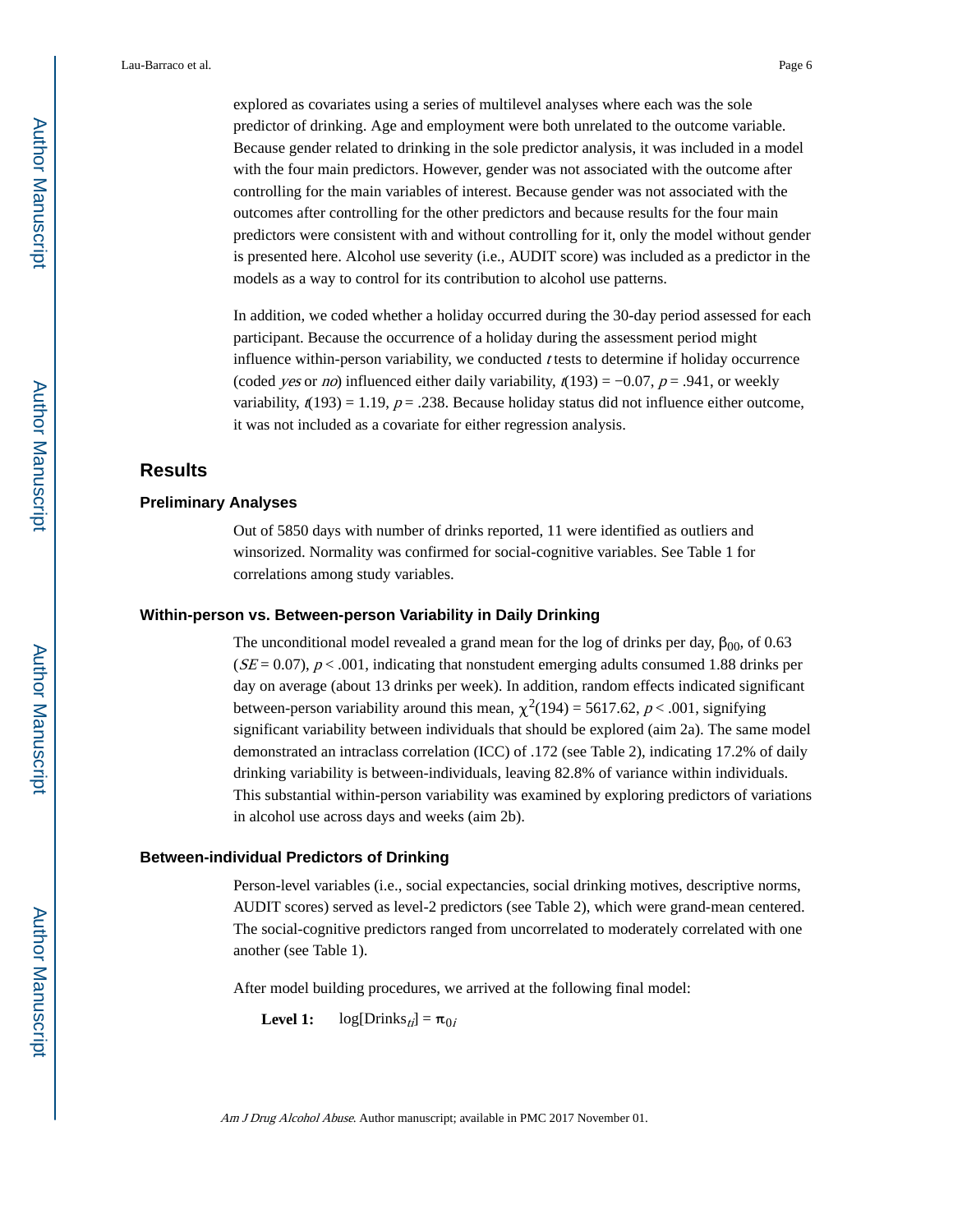#### Level 2:  $\beta_0 = \beta_{00} + \beta_{01} * (Social\, {Expectancies}_i) + \beta_{02} * (Social\,~Motives_i) +$  $β_{03}*(Norms_i) + β_{04}*(AUDIT_i) + r_{0i}$

In the above model, the log transformation in the level-1 equation reflects the use of a Poisson distribution, thus all unstandardized coefficients reference the log of number of drinks<sup>1</sup>. All subscripts *i* indicate *individual*, and *t* indicate time (or day). The  $\pi$  value is a level-1 (or within-person) parameter (i.e.,  $\pi_{0i}$  refers to an individual's random intercept). The  $\beta$  values are level-2 parameters (e.g.,  $\beta_{03}$  refers to the between-person association for norms). The symbol  $r_{0i}$  refers to random influence on the intercept. Thus, the level-1 equation indicates that the log of drinks on day  $t$  for participant is represented by the random intercept of participant  $\vec{l}$ . The level-2 equation indicates participant  $\vec{l}$ 's random intercept is a function of the overall intercept for the sample  $(\beta_{00})$ , as well as the influence of participant  $\hat{I}$ 's social expectancies, social motives, descriptive norms, alcohol use severity, and random error.

All predictors were significantly associated with daily drinking. Drinking was higher when social expectancies ( $b = .03$ ,  $p = .043$ ), social motives ( $b = .03$ ,  $p = .034$ ), descriptive norms  $(b = .08, p < .001)$ , or AUDIT scores  $(b = .05, p < .001)$  were higher. In addition, the ICC was substantially reduced (see Table 2), indicating a great deal of between-subjects variability was explained. Using a formula proposed by Snijders and Bosker (29), we calculated that our model explained 49% of level-2 variance in drinking.

#### **Variability in Daily and Weekly Drinking**

Two regressions were conducted: one to examine daily variability in drinking across all 30 days, and one to examine variability across four weekly quantity sums. As seen in Table 3, higher social expectancies were associated with significantly more daily ( $\beta = 0.147$ ,  $p =$ . 023) and weekly ( $\beta = 0.191$ ,  $p = .002$ ) variability, whereas social drinking motives were not significantly related to variability after controlling for other predictors. Similarly, descriptive norms and AUDIT were both positively associated with daily (norms: β = 0.363,  $p < .001$ ; AUDIT:  $\beta = 0.271$ ,  $p < .001$ ) and weekly (norms:  $\beta = 0.252$ ,  $p < .001$ ; AUDIT:  $\beta = 0.422$ , p < .001) variability such that higher norms and stronger drinking severity were related to significantly more variation across days and weeks. This non-significant association of social motives may be due, in part, to its shared prediction with the other predictors, as evidenced by stronger correlations in Table 1.

#### **Discussion**

The present study fills a critical gap in the limited literature on nonstudent drinkers. Our investigation advances knowledge of this at-risk and understudied group by examining between- versus within-person drinking variability and identifying relevant social-cognitive correlates for each. Our findings showed that a substantial portion of variation in daily alcohol consumption was attributable to the within-person rather than between-person level. Approximately 83% of the total variance in nonstudent drinking was within-person while

 $1$ To revert back to the original metric, readers can exponentiate the listed results, raising to the base  $e$ . For example, the grand mean is the log of 0.63, so in the original metric it is  $\exp(0.63) = 1.88$  drinks. The full re-expressed equation in the raw metric is  $E[D\text{triks}_{tl}]$  $\exp(\beta_{00} + \beta_{01} * (Social\,Expectancies_j) + \beta_{02} * (Social\,Motives_j) + \beta_{03} * (Norms_j) + \beta_{04} * (AUDIT_j)).$ 

Am J Drug Alcohol Abuse. Author manuscript; available in PMC 2017 November 01.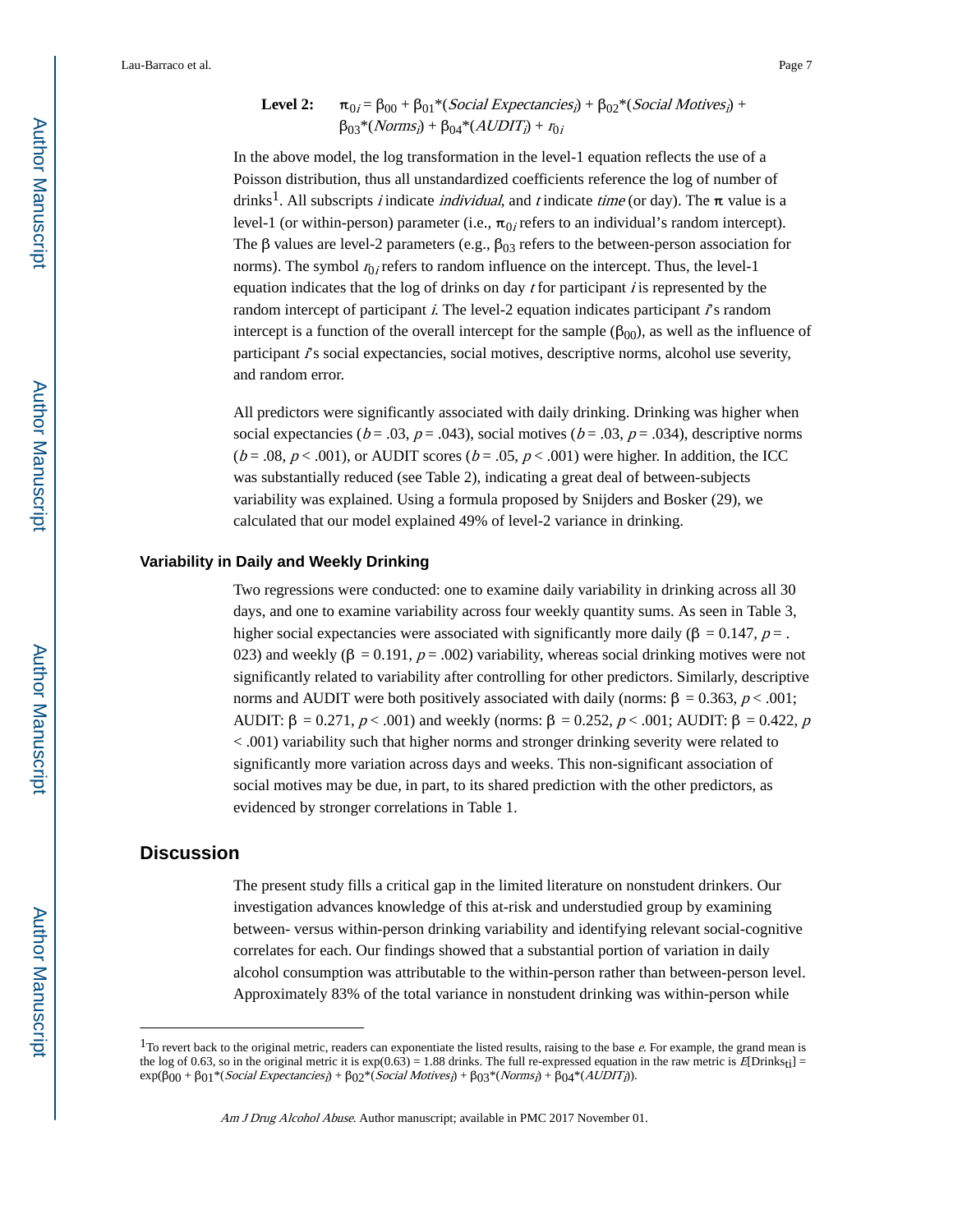17% was between-person. Hence, there is considerable within-person variation in daily drinking, and greater variance in drinking was attributable to how drinking patterns may differ day-to-day within the individual rather than between individuals. The large withinperson variance in daily drinking suggests that there is substantial within-person heterogeneity in drinking and that efforts to explore potential sub-groups of nonstudent drinkers could lead to identification of those at the highest risk.

Interestingly, the considerable portion of drinking variation attributable to within-person differences is consistent with studies of college drinkers. Maggs and colleagues (8) found among first-year college students that 83% of the variance in drinking quantity was attributable to within-individual fluctuations. However, unlike Maggs et al.'s (8) study whose sample typically consumed over 7 drinks weekly, our sample typically consumed 13 drinks weekly. Thus, despite apparent differences in average alcohol use across college status, sources of variation in daily drinking are similar across emerging adult samples.

Our second aim was to determine the extent to which supported social-cognitive betweenperson factors were associated with alcohol consumption overall as well as with variability in daily and weekly consumption. We found that drinking was significantly predicted by social expectancies, social motives, and social drinking norms, even after controlling for drinking severity. Results showed that drinking was higher the more individuals expected social rewards as a consequence of drinking. We also found that stronger expectancies are predictive of greater fluctuations in drinking from day-to-day or week-to-week. This could suggest that people who expect alcohol to facilitate their interactions will vary their drinking more, possibly to correspond with whether social interactions occurred that day/week.

Two other cognitively-based social factors emerged as significantly accounting for drinking. Perceptions of "close friends" drinking behavior impacted nonstudents' personal drinking, such that the more they perceived their peers to drink, the higher their alcohol consumption. Higher norms also significantly predicted drinking variability. These findings are consistent with prior evidence demonstrating between-subject (e.g., 30, 31) and within-subject (32, 33) normative influence on individual drinking among college students. Our results support that social norms processes are also relevant to nonstudents (22) and that perceived drinking by nonstudents' peers can guide personal drinking behavior by providing information about what is typical in their particular social setting or peer network (34, 35). Because of the emphasis on peer norms, correcting misperceptions about drinking norms by nonstudents may be one useful intervention strategy.

Social reasons for drinking significantly accounted for drinking, such that stronger endorsement of drinking to enhance social activities or facilitate social interactions predicted higher consumption. Overall, adding to existing evidence that social drinking motives are common (17, 18) and predictive of general (e.g., 21, 36) and daily drinking (8), we provide support of their unique impact on drinking of nonstudents, which had not been previously demonstrated. However, we did not find evidence supporting social motives as accounting for drinking fluctuations beyond the influence of other key social-cognitive factors.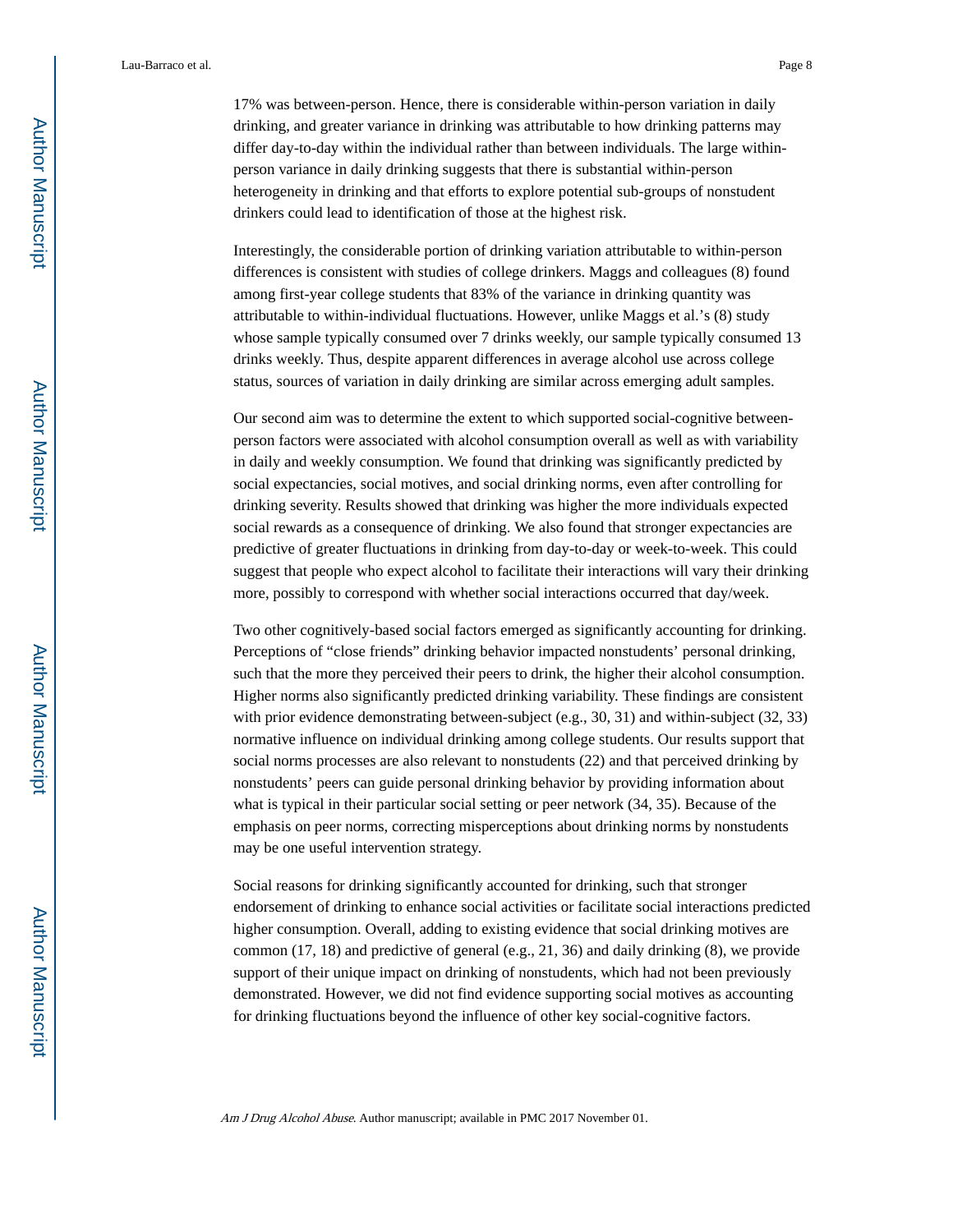In examining variability in daily and weekly drinking, a close examination revealed distinctions across similar patterns. Effect sizes indicate that descriptive norms had the strongest relationship with daily variability, whereas severity had the strongest relationship with weekly variability. This may be due to the social nature of daily drinking decisions (e.g., "my friends are going out to a party") as opposed to the more entrenched nature of weekly cyclical patterns, affected most strongly by stable drinking severity. These findings highlight the value of examining associations with drinking at both daily and weekly levels as to gain a more nuanced understanding of alcohol use behaviors in at-risk populations.

Overall, our findings underscore social influence as a general factor contributing to nonstudent drinking behavior. Peer or social factors have been extensively studied in college populations (e.g., 34, 37, 38). The milieu of the college environment lends itself to peer influences given the social nature of drinking (39, 40) and the availability of social opportunities surrounding drinking (41, 42). Our findings support the view that social motivators play a potent role in drinking by nonstudents, even in the absence of a college drinking culture. The current study results complement findings of prior qualitative work showing that among the core motivations for drinking by nonstudents are social enhancement effects and perceived social pressures to drink (43). Accordingly, it may be that the social aspects of drinking reflect a commonality for emerging adult drinkers in general rather than a unique representation of the college drinking culture.

Given the potential commonality of some risk factors for drinking among college students and nonstudents, similar intervention techniques developed for college students may be adapted to nonstudents. The Brief Alcohol Screening and Intervention for College Students (BASICS; 44) is a harm reduction-based approach effective in reducing problematic drinking behavior among college drinkers. BASICS incorporates personalized feedback on several aspects of drinking (e.g., personal beliefs about alcohol, drinking norms, strategies to reduce alcohol-related risks). As social influence variables were uniquely associated with drinking in our study, such an intervention may be promising for reducing problematic drinking among nonstudent populations. However, empirical evaluation of approaches tailored to this at-risk group remains a critical area of investigation.

One challenge contributing to the relative lack of intervention research with nonstudents may be issues due to recruitment. Unlike a college campus, nonstudents do not generally congregate in one location; this makes nonstudents more difficult to reach in order to identify those in need of intervention services. However, nonstudent recruitment efforts may be enhanced by targeting settings where they are likely to seek help related to alcohol problems or to present with alcohol related injuries, such as hospital emergency departments, worksite employee assistance programs, and DUI programs (45).

The findings of the current investigation should be interpreted in light of several study limitations. Our results were based on participants' retrospectively self-reported data which may have been susceptible to reporting or recall bias. While the TLFB is a reliable tool to assess changes in alcohol use (e.g., 24) and represents a strength over traditional summary or aggregate measures of drinking, fine-grained characteristics of drinking patterns may be more accurately assessed with real-time or daily recall methods (46). Another study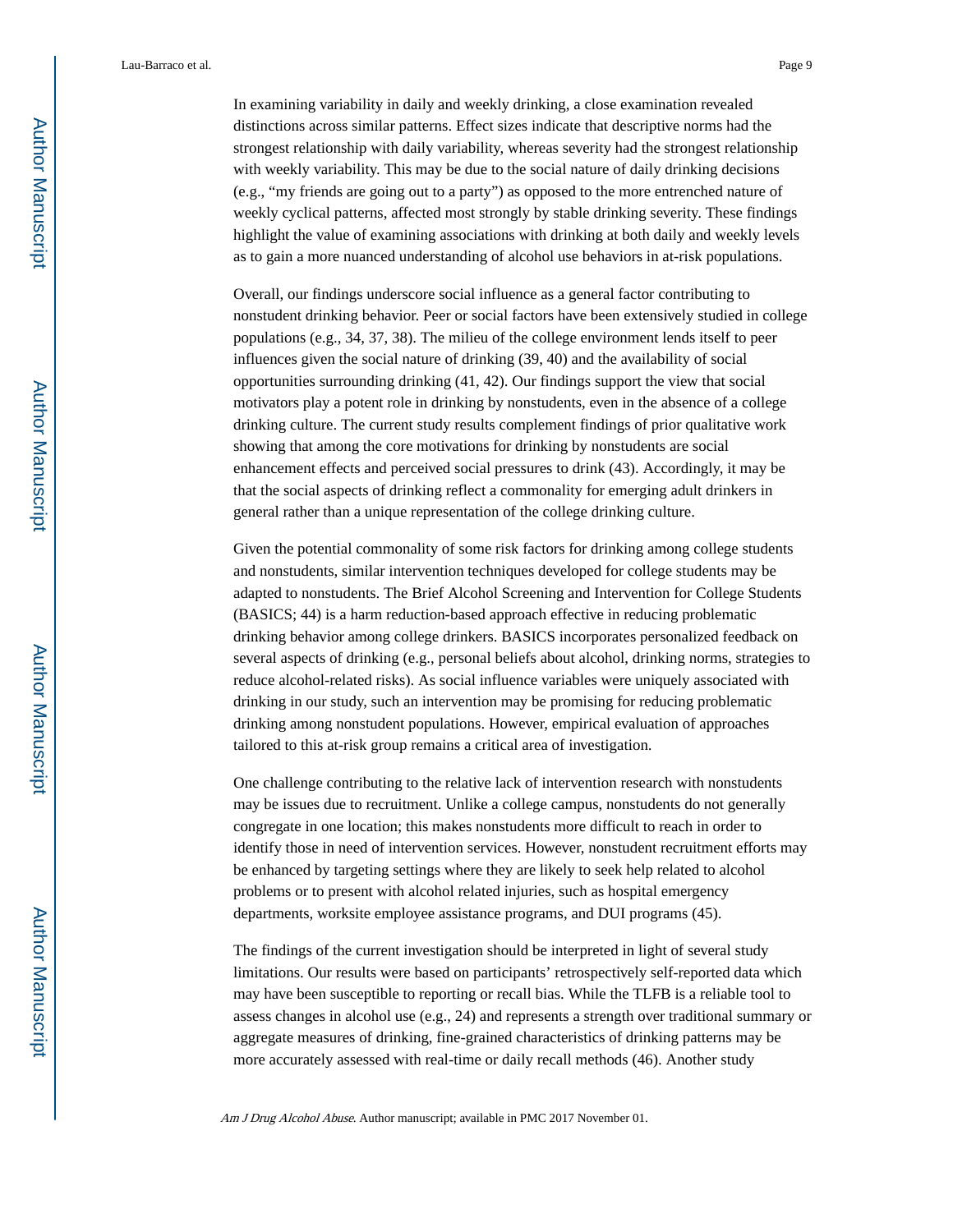limitation is that generalization beyond our target population should be made with caution. Our population of interest was heavy drinking emerging adults without a history of college attendance. Further, our sample recruitment was restricted to those residing in a mid-size city in the Southeast region of the U.S., and 45.4% of our sample reported being unemployed, which is a higher rate than other national samples of nonstudents (e.g., 47). Finally, we did not examine other potentially important and relevant socially-oriented variables, including social network characteristics. The impact drinking peers or drinking supportive individuals in one's social network have on daily consumption should be considered in future research. Future work could also examine key demographic factors (e.g., age, gender, employment status) that could moderate associations as to better understand the conditions under which social factors relate to drinking patterns.

The present study contributed to addressing the dearth of information concerning nonstudent drinkers and factors contributing to their decisions to drink. Drinking by nonstudents was significantly predicted by key cognitively-based social factors. Such knowledge could guide efforts to design and tailor intervention strategies to minimize harms experienced by this understudied and at-risk population.

#### **Acknowledgments**

#### **FUNDING**

Cathy Lau-Barraco is supported by a Career Development Award (K01-AA018383) from the National Institute on Alcohol Abuse and Alcoholism (NIAAA). Ashley N. Linden-Carmichael is supported by the Ruth L. Kirschstein National Research Service Award (F31-AA023118) from the NIAAA. The content is solely the responsibility of the authors and the NIAAA had no other role other than financial support.

#### **References**

- 1. Substance Abuse and Mental Health Services Administration. Results from the 2013 National Survey on Drug Use and Health: National Findings. Substance Abuse and Mental Health Services Administration; Rockville, MD: 2014. (Office of Applied Studies, NSDUH Series H-30, DHHS Publication No. SMA 06-4194)
- 2. Johnston, LD., O'Malley, PM., Bachman, JG., Schulenberg, JE., Miech, RA. Monitoring the Future National Survey Results on Drug Use, 1975–2014: Volume II, College Students and Adults Ages 19-55. Ann Arbor, MI: Institute for Social Research, The University of Michigan; 2015.
- 3. Muthén BO, Muthén LK. The development of heavy drinking and alcohol-related problems from ages 18 to 37 in a U.S. national sample. J Stud Alcohol. 2000; 61(2):290–300. [PubMed: 10757140]
- 4. White HR, Labouvie EW, Papadaratsakis V. Changes in substance use during the transition to adulthood: A comparison of college students and their noncollege age peers. J Drug Issues. 2005; 35(2):281–306.
- 5. Barnett NP, Monti PM, Spirito A, Colby SM, Rohsenow DJ, Ruffolo L, Woolard R. Alcohol use and related harm among older adolescents treated in an emergency department: The importance of alcohol status and college status. J Stud Alcohol. 2003; 64(3):342–349. [PubMed: 12817822]
- 6. U.S. Department of Education. Institute of Education Sciences, National Center for Education Statistics. Table 104.30 in Digest of Education Statistics. 2014
- 7. Del Boca FK, Darkes J, Greenbaum PE, Goldman MS. Up close and personal: Temporal variability in the drinking of individual college students during their first year. J Consult Clin Psychol. 2004; 72(2):155–164. [PubMed: 15065951]
- 8. Maggs JL, Rankin William L, Lee CM. Ups and downs of alcohol use among first-year college students: Number of drinks, heavy drinking, and stumble and pass out drinking days. Addict Behav. 2011; 36(3):197–202. [PubMed: 21106298]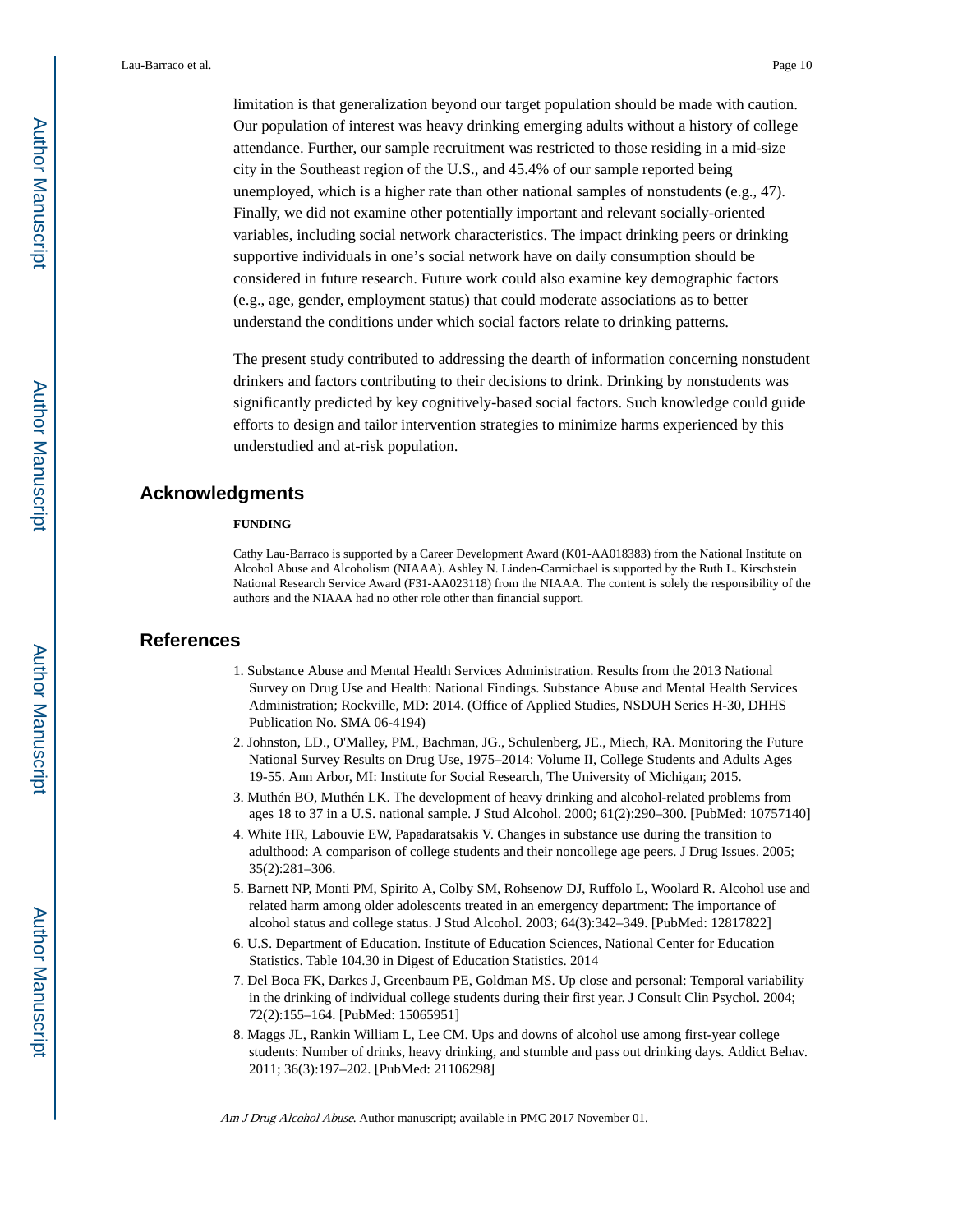- 9. Lemmens PH, Tan ES, Knibbe RA. Measuring quantity and frequency of drinking in a general population survey: A comparison of five indices. J Stud Alcohol. 1992; 53(5):476–486. [PubMed: 1405641]
- 10. Kushnir V, Cunningham JA. Event-specific drinking in the general population. J Stud Alcohol Drugs. 2014; 75(6):968–972. [PubMed: 25343654]
- 11. Goldman MS, Greenbaum PE, Darkes J, Brandon KO, Del Boca FK. How many versus how much: 52 weeks of alcohol consumption in emerging adults. Psychol Addict Behav. 2011; 25(1):16–27. [PubMed: 21219038]
- 12. Reich RR, Cummings JR, Greenbaum PE, Moltisanti AJ, Goldman MS. The temporal "pulse" of drinking: Tracking 5 years of binge drinking in emerging adults. J Abnorm Psychol. 2015; 124(3): 635–647. [PubMed: 25961813]
- 13. Pabst A, Baumeister SE, Kraus L. Alcohol-expectancy dimensions and alcohol consumption at different ages in the general population. J Stud Alcohol Drugs. 2010; 71(1):46–53. [PubMed: 20105413]
- 14. Pabst A, Kraus L, Piontek D, Mueller S, Demmel R. Direct and indirect effects of alcohol expectancies on alcohol-related problems. Psychol Addict Behav. 2014; 28(1):20–30. [PubMed: 23528193]
- 15. Greenbaum PE, Del Boca FK, Darkes J, Wang C, Goldman MS. Variation in the drinking trajectories of freshman college students. J Consult Clin Psychol. 2005; 73(2):229–238. [PubMed: 15796630]
- 16. Cooper ML. Motivations for alcohol use among adolescents: Development and validation of a fourfactor model. Psychol Assessment. 1994; 6(2):117–128.
- 17. Arbeau KJ, Kuiken D, Wild TC. Drinking to enhance and to cope: A daily process study of motive specificity. Addict Behav. 2011; 36(12):1174–1183. [PubMed: 21864984]
- 18. LaBrie JW, Hummer JF, Pedersen ER. Reasons for drinking in the college student context: The differential role and risk of the social motivator. J Stud Alcohol Drugs. 2007; 68(3):393–398. [PubMed: 17446979]
- 19. Kuntsche E, Knibbe R, Gmel G, Engels R. Why do young people drink? A review of drinking motives. Clin Psychol Rev. 2005; 25(7):841–861. [PubMed: 16095785]
- 20. Borsari B, Carey KB. Descriptive and injunctive norms in college drinking: A meta-analytic integration. J Stud Alcohol. 2003; 64(3):331–341. [PubMed: 12817821]
- 21. Neighbors C, Lee CM, Lewis MA, Fossos N, Larimer ME. Are social norms the best predictor of outcomes among heavy-drinking college students? J Stud Alcohol Drugs. 2007; 68(4):556–565. [PubMed: 17568961]
- 22. Lau-Barraco C, Collins RL. Social networks and alcohol use among nonstudent emerging adults: A preliminary study. Addict Behav. 2011; 36(1–2):47–54. [PubMed: 20888128]
- 23. American Psychological Association. Ethical principles of psychologists and code of conduct. 2010. Retrieved from<http://www.apa.org/ethics/code/principles.pdf>
- 24. Sobell, LC., Sobell, MB. Timeline follow-back: A technique for assessing self-reported alcohol consumption. In: Litten, RZ., Allen, J., editors. In Measuring Alcohol Consumption: Psychosocial and Biological Methods. New Jersey: Humana Press; 1992. p. 41-72.
- 25. Babor, TF., De La Fuente, JR., Saunders, J., Grant, M. WHO Publication No. 92.4. Geneva: World Health Organization; 1992. The Alcohol Use Disorders Identification Test (AUDIT): Guidelines for Use in Primary Care.
- 26. Fromme K, Stroot EA, Kaplan D. Comprehensive effects of alcohol: Development and psychometric assessment of a new expectancy questionnaire. Psychol Assessment. 1993; 5(1):19– 26.
- 27. Baer JS, Stacy A, Larimer M. Biases in the perception of drinking norms among college students. J Stud Alcohol. 1991; 52(6):580–586. [PubMed: 1758185]
- 28. Raudenbush, SW., Bryk, AS., Congdon, R. HLM 7 for Windows [Computer software]. Skokie, IL: Scientific Software International, Inc.; 2013.
- 29. Snijders, TAB., Bosker, RJ. Multilevel Analysis: An Introduction to Basic and Advanced Multilevel Modeling. 2nd. London, England: Sage Publishers; 2012.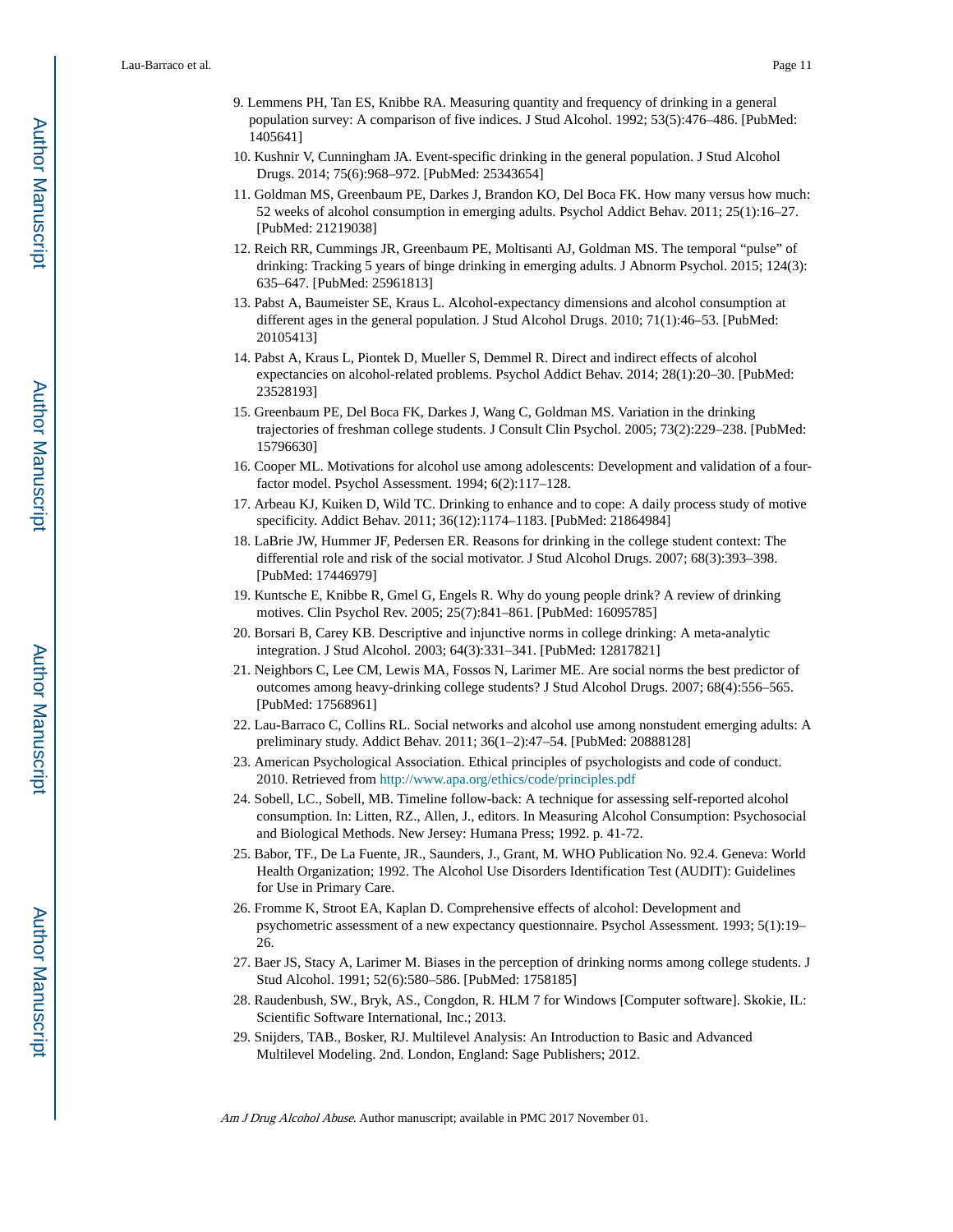- 30. Larimer ME, Malone DK, Garner MD, Atkins DC, Burlingham B, Lonczak HS, Tanzer K, Ginzler J, Clifasefi SL, Hobson WG, Marlatt A. Health care and public service use and costs before and after provision of housing for chronically homeless persons with severe alcohol problems. JAMA. 2009; 301(3):1349–1357. [PubMed: 19336710]
- 31. Larimer ME, Turner AP, Mallett KA, Markman Geisner IM. Predicting drinking behavior and alcohol-related problems among fraternity and sorority members: Examining the role of descriptive and injunctive norms. Psychol Addict Behav. 2004; 18(3):203–212. [PubMed: 15482075]
- 32. Cullum J, Armeli S, Tennen H. Drinking norm-behavior association over time using retrospective and daily measures. J Stud Alcohol Drugs. 2010; 71(5):769–777. [PubMed: 20731984]
- 33. O'Grady MA, Cullum J, Tennen H, Armeli S. Daily relationship between event-specific drinking norms and alcohol use: A four-year longitudinal study. J Stud Alcohol Drugs. 2011; 72(4):633– 641. [PubMed: 21683045]
- 34. Borsari B, Carey KB. Peer influences on college drinking: A review of the research. J Subst Abus. 2001; 13(4):391–424.
- 35. Cialdini RB, Reno RR, Kallgren CA. A focus theory of normative conduct: Recycling the concept of norms to reduce littering in public places. J Pers Soc Psychol. 1990; 58(6):1015–1026.
- 36. Van Damme J, Maes L, Clays E, Rosiers JF, Van Hal G, Hublet A. Social motives for drinking in students should not be neglected in efforts to decrease problematic drinking. Health Edu Res. 2013; 28(4):640–650.
- 37. Boyd SJ, Corbin WR, Fromme K. Parental and peer influences on alcohol use during the transition out of college. Psychol Addict Behav. 2014; 28(4):960–968. [PubMed: 25180555]
- 38. Reifman A, Watson WK, McCourt A. Social networks and college drinking: Probing processes of social influence and selection. Pers Soc Psychol Bull. 2006; 32(6):820–832. [PubMed: 16648206]
- 39. Christiansen M, Vik PW, Jarchow A. College student heavy drinking in social contexts versus alone. Addict Behav. 2002; 27(3):393–404. [PubMed: 12118627]
- 40. O'Hare TM. Drinking in college: Consumption patterns, problems, sex differences and legal drinking age. J Stud Alcohol. 1990; 51(6):536–541. [PubMed: 2270062]
- 41. Neighbors C, Oster-Aaland L, Bergstrom RL, Lewis MA. Event-and context-specific normative misperceptions and high-risk drinking: 21st birthday celebrations and football tailgating. J Stud Alcohol. 2006; 67(2):282–289. [PubMed: 16562411]
- 42. Thombs DL. Alcohol and motor vehicle use: Profile of drivers and passengers. Am J Health Behav. 1999; 23(1):13–24.
- 43. Lau-Barraco C, Linden-Carmichael AN, Hequembourg A, Pribesh S. Motivations and consequences of alcohol use among heavy drinking nonstudent emerging adults. J Adoles Res.
- 44. Dimeff, LA., Baer, JS., Kivlahan, DR., Marlatt, GA. Brief Alcohol Screening and Interventions for College Students. New York, NY: Guilford Press; 1999.
- 45. Monti PM, O'Leary Tevyaw T, Borsari B. Drinking among young adults: Screening, brief treatment and outcome. Alcohol Res Health. 2004/2005; 28(4):236–244.
- 46. Carney MA, Tennen H, Affleck G, Del Boca FK, Kranzler HR. Levels and patterns of alcohol consumption using timeline follow-back, daily diaries and real-time "electronic interviews". J Stud Alcohol. 1998; 59(4):447–454. [PubMed: 9647427]
- 47. Paschall MJ. College attendance and risk-related driving behavior in a national sample of young adults. J Stud Alcohol. 2003; 64(1):43–49. [PubMed: 12608482]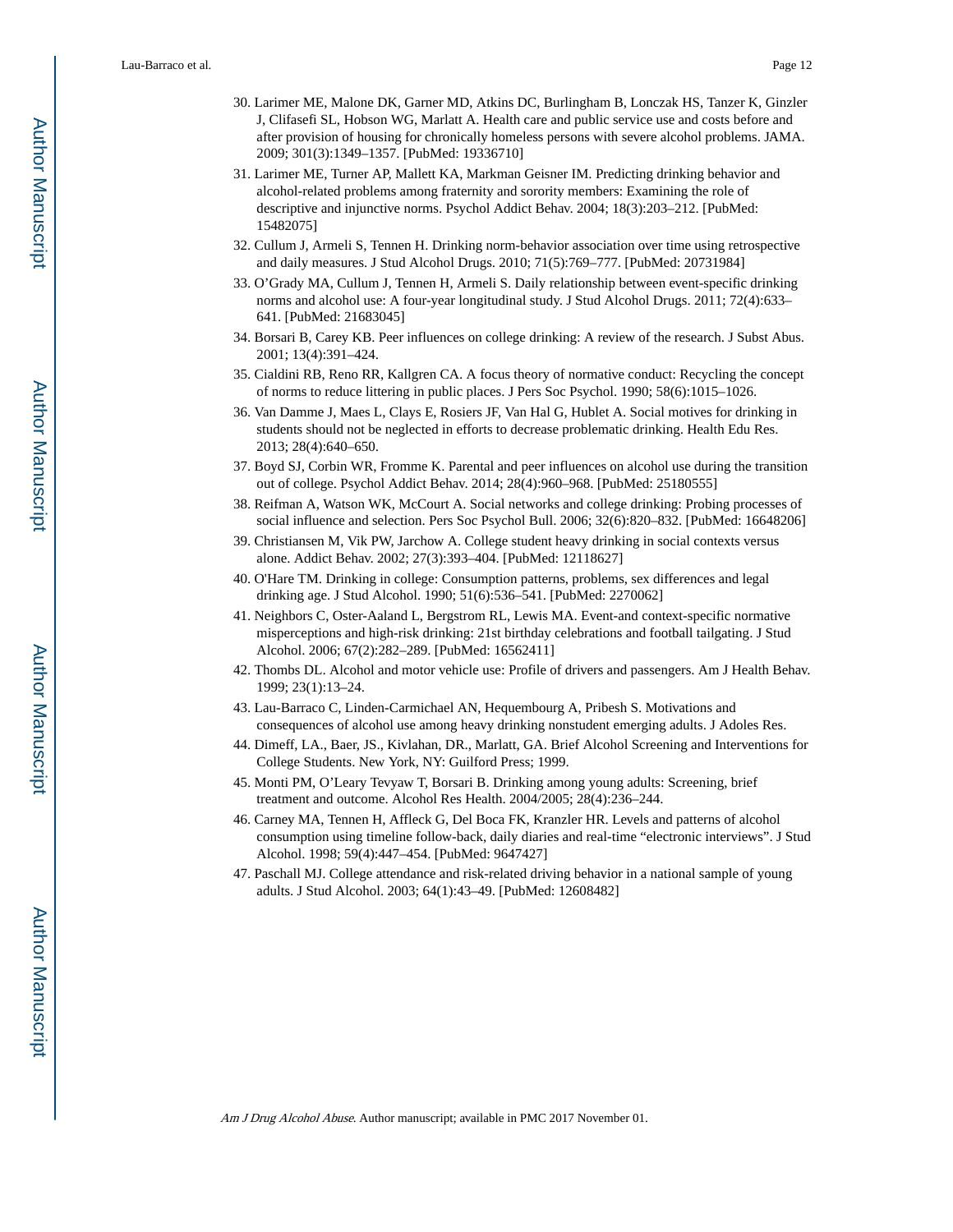Lau-Barraco et al. Page 13



#### **Figure 1.**

Mean drinks of alcohol consumed by day of the week.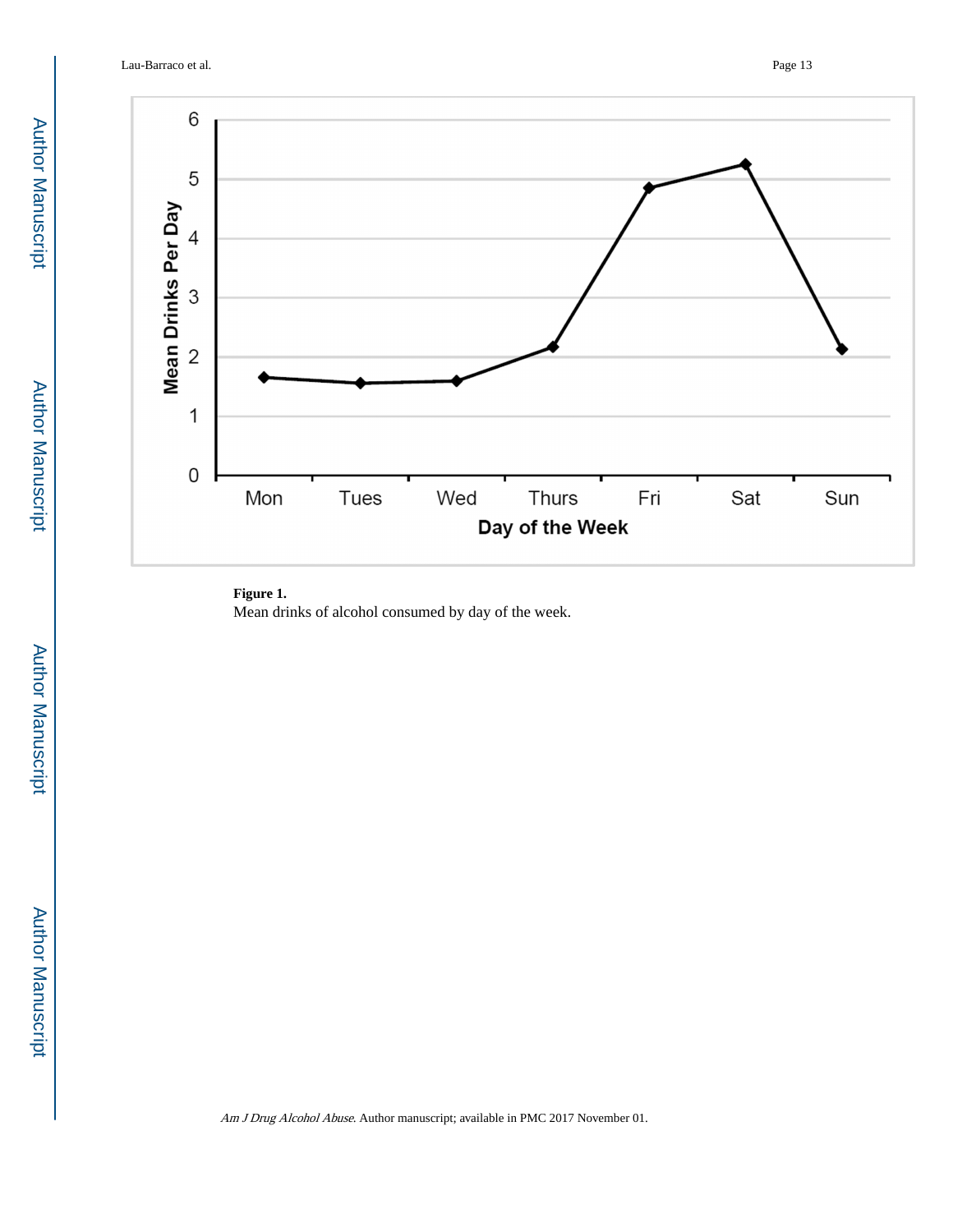Author Manuscript Author Manuscript

 Author ManuscriptAuthor Manuscript

Author Manuscript

**Author Manuscript** 

**Table 1**

Correlations among Social-Cognitive Predictors and Alcohol Variables Correlations among Social-Cognitive Predictors and Alcohol Variables

| $22^{***}$<br>$46**$<br>$51**$<br>$.67***$<br>$.20***$<br>ı<br>$62***$<br>$.22***$<br>$.63***$<br>$.16*$<br>$.28***$<br>$*^*8$ .<br>$\dot{5}$<br>ı<br>$.16*$<br>$.39***$<br>ï<br>4. Alcohol Severity (AUDIT)<br>7. Weekly Variability (SD)<br>6. Daily Variability (SD)<br>1. Social Expectancies<br>3. Descriptive Norms<br>2. Social Motives<br>5. Drinks |                 |  |  | m | ۴ |                  |
|-------------------------------------------------------------------------------------------------------------------------------------------------------------------------------------------------------------------------------------------------------------------------------------------------------------------------------------------------------------|-----------------|--|--|---|---|------------------|
|                                                                                                                                                                                                                                                                                                                                                             |                 |  |  |   |   | $.24***$         |
|                                                                                                                                                                                                                                                                                                                                                             |                 |  |  |   |   | $.25***$         |
|                                                                                                                                                                                                                                                                                                                                                             |                 |  |  |   |   | $^{***}$         |
|                                                                                                                                                                                                                                                                                                                                                             |                 |  |  |   |   | $.56***$         |
|                                                                                                                                                                                                                                                                                                                                                             |                 |  |  |   |   | $\cdot^{**}$ 84. |
|                                                                                                                                                                                                                                                                                                                                                             |                 |  |  |   |   | $.67***$         |
|                                                                                                                                                                                                                                                                                                                                                             |                 |  |  |   |   |                  |
|                                                                                                                                                                                                                                                                                                                                                             | $p<.01$ .<br>** |  |  |   |   |                  |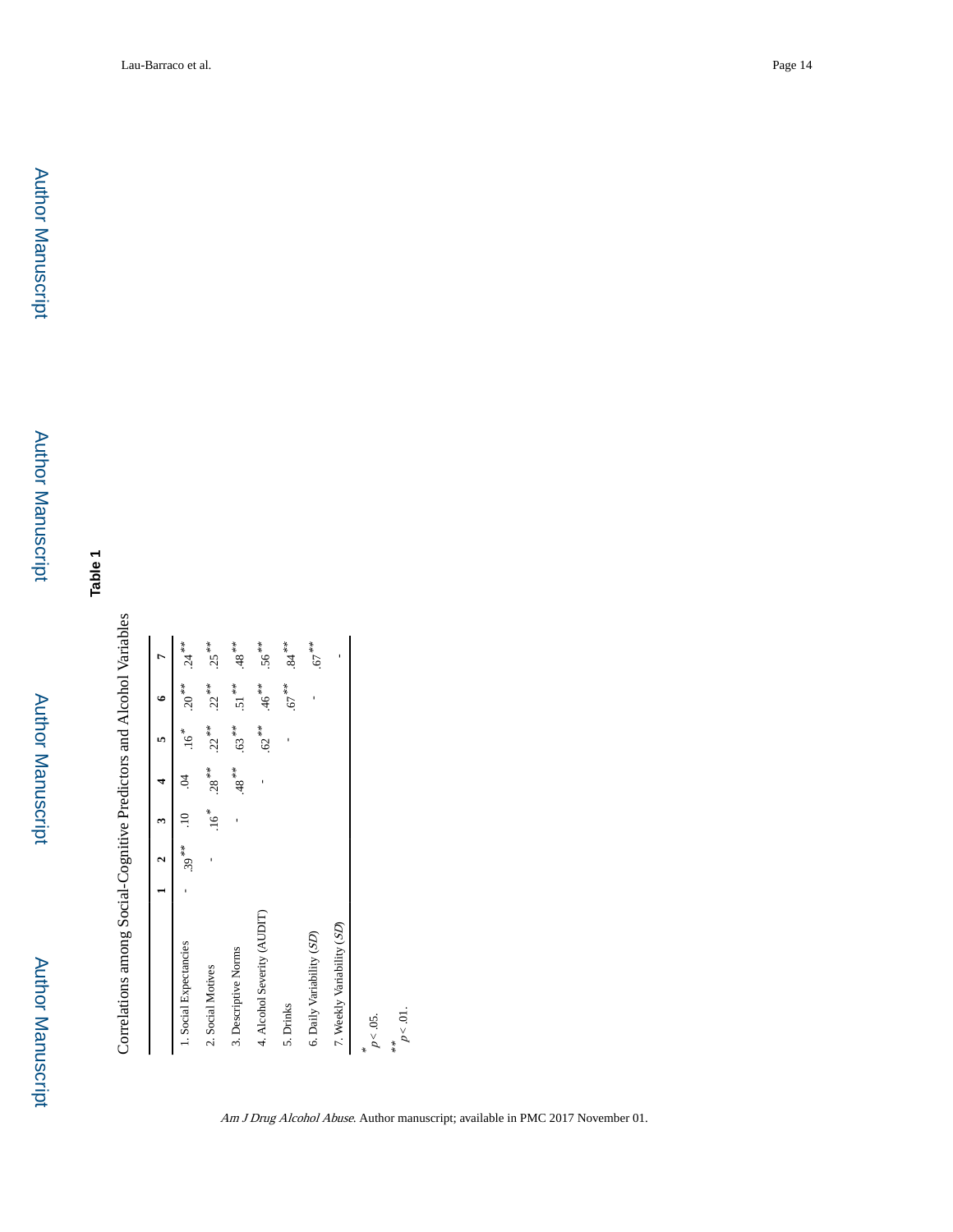| ١<br>֖֖֖֖֖֖֖֖֖֧֪֪֪֪֪֪֪֪֪֪֪֪֪֦֧֚֚֚֚֚֚֚֚֚֚֚֚֚֚֚֚֚֚֚֚֚֚֚֚֚֚֬֡֡֡֬֝֝֟ |
|------------------------------------------------------------------|
| ١                                                                |
| i                                                                |
| $\ddot{\phantom{a}}$                                             |
| $\frac{1}{2}$                                                    |
|                                                                  |
| ֘֝֕                                                              |
| $\zeta$                                                          |

|                                        |                     | SE <sub></sub> |                   |      |     |            | p     | ទី          | LCC  |
|----------------------------------------|---------------------|----------------|-------------------|------|-----|------------|-------|-------------|------|
| Unconditional (Null) Model             |                     |                |                   |      |     |            |       | 3.732 0.777 | .172 |
| Intercept (B <sub>00</sub> )           | $0.63***$           |                | 0.066 1.878       | 9.50 | 194 | 5001       |       |             |      |
| Final Model                            |                     |                |                   |      |     |            | 3.708 | 0.338       | .083 |
| Intercept (B <sub>00</sub> )           | $0.63***$           |                | 0.046 1.882 13.66 |      | 190 | 5001       |       |             |      |
| Social Expectancies (B <sub>01</sub> ) | $0.03*$             | 0.016          | 1.033             | 2.04 | 90  | <b>CRO</b> |       |             |      |
| Social Motives (B <sub>02</sub> )      | $0.03$ <sup>*</sup> | 0.014          | 1.029             | 2.14 | 190 | .034       |       |             |      |
| Norms $(\beta_{03})$                   | $0.08$ $\ ^{***}$   | 0.019          | 1.083             | 4.14 | 90  | 5001       |       |             |      |
| AUDIT $(\beta_{04})$                   | $0.05***$           | 0.008          | 1.056             | 7.04 | 190 | 5001       |       |             |      |

exponentiation of the coefficient, also called the odds ratio. ICC = Intraclass  $b =$  unstandardized regression coefficient.  $e^B$  represents the exponentiation of the coefficient, also called the odds ratio. ICC = Intraclass

 $p < .05$ ,<br>\*\*<br> $p < .01$ .